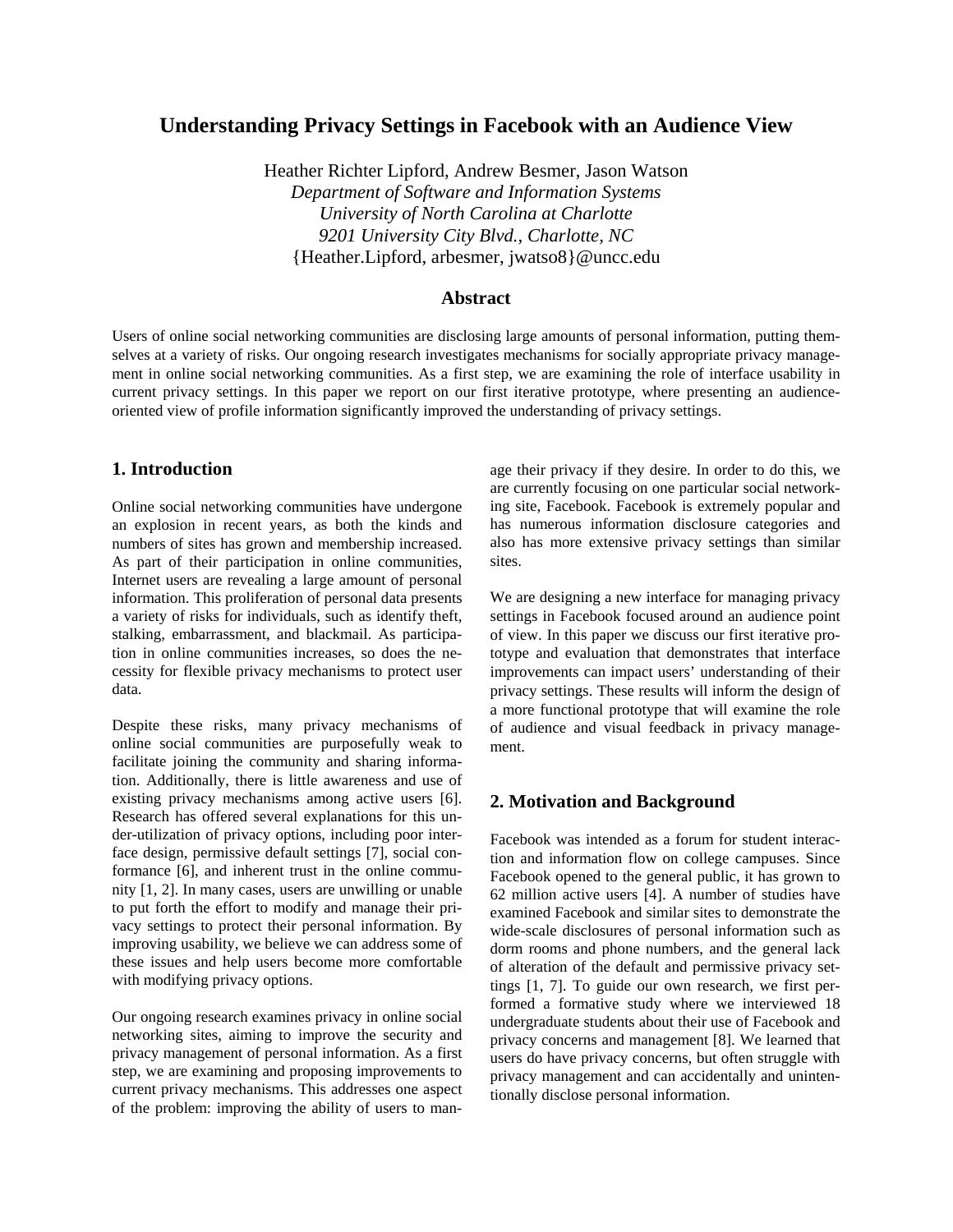One problem we discovered in Facebook is the usability of the current privacy settings. In our formative study, users reported that the privacy interface was confusing and time consuming [8]. The current interface has limited visual feedback, confusing language, and promotes a poor mental model of how the settings affect the profile. Even after modifying settings, users can experience difficulty in ensuring that their settings match the actual desired outcome. We used these findings as motive to develop a new privacy settings interface.

In real world interactions, users present different facets of their identity to different audiences [5]. Online, users attempt this same identity management task by tailoring their profile for various and broad audiences [2]. Our formative work also revealed the importance of the audience in users' conceptions of their information sharing. Users' awareness of the broad audience of their information did influence them initially in profile creation as they explicitly decided what they were comfortable sharing publicly. However, that awareness was reduced in day-to-day interactions with friends. Users often did not think through the consequences of their regular activities until reminded of the public audience of their information, such as after unwanted messages from strangers [8]. Thus, we propose to improve privacy management in Facebook and other sites by structuring privacy settings around the notion of the audience to help users better conceptualize the impact of information sharing and protection. By improving users' understanding of privacy and information sharing, we hope to encourage greater utilization of privacy settings and to reduce the inadvertent sharing of personal information.

## **3. Current Facebook Interface**

Facebook has extensive privacy settings, controlling access to nearly all profile information. The settings are accessed through a privacy link displayed on the top right of a user's profile. This link brings up a privacy overview page with six information categories. Each of these links, some of which link to additional sub pages, opens a page of menus and checkboxes to set privacy levels or control information flow. Alternatively, a few settings are visible while entering or editing profile information, namely for the birthday and contact information. Users can generally choose to show information to no one, friends, or some or all of their networks (university, region, or workplace).

#### **Profile**

|                                                                                      | Profile: All my networks and all my friends                                                     |                             |
|--------------------------------------------------------------------------------------|-------------------------------------------------------------------------------------------------|-----------------------------|
| You can also control who can see each pr<br>information.Read more about these settin | All my networks and all my friends<br>Some of my networks and all my friends<br>Only my friends | <b>profile</b> can see this |
| Status Updates: Only my friends                                                      |                                                                                                 |                             |
|                                                                                      | $\triangledown$ Allow friends to subscribe to my status updates                                 |                             |
|                                                                                      |                                                                                                 |                             |
|                                                                                      | Videos Tagged of You: All my networks and all my friends                                        |                             |
|                                                                                      | Photos Tagged of You: All my networks and all my friends                                        |                             |
| Online Status: Only my friends                                                       |                                                                                                 |                             |
|                                                                                      | Friends: Only my friends                                                                        |                             |

UNC Charlotte: V Undergrad V Grads V Alumni V Faculty V Staff

#### **Contact Information**

You can control who can see your contact information — your friends can always see your contact information<br>can allow all your networks or some of your networks to see your contact information. Only people wh<br>your profile

| IM Screen Name: Only my friends  |                                             |  |
|----------------------------------|---------------------------------------------|--|
|                                  | Mobile Phone: Only my friends               |  |
|                                  | Land Phone: Only my friends                 |  |
|                                  | Mailbox: Only my friends                    |  |
| Current Address: Only my friends |                                             |  |
|                                  | Residence: Only my friends                  |  |
|                                  | Website: All my networks and all my friends |  |

**Figure 1. Facebook profile privacy settings.** 

Our study primarily focuses on privacy settings involving profile data (as opposed to settings regarding Applications or the NewsFeed.) A piece of the profile privacy settings page is shown in Figure 1. Most fields or categories of information can be set to "All my networks and all my friends," Some of my networks and all my friends," or "Only my friends." Users can also restrict their entire profile with a global setting. This is often the only setting users touch, restricting all of their profile to just friends with one menu item without having to even look at the rest of the settings pages. The interface also provides a visual summary of the setting with a dot on a line, indicating how much or how little access applies to that item or category. There are currently no mechanisms for determining how a setting modifies the viewed profile page, except for viewing the profile from someone else's account.

One usability issue with the current interface is consistency. While some individual settings appear straightforward, configuring settings for an entire profile is confusing and settings can have strange affects on one another. For example, when editing the birthday, users are able to obfuscate part or all of the date, see Figure 2. Yet this setting differs from all of the other privacy settings by not allowing configuration for the different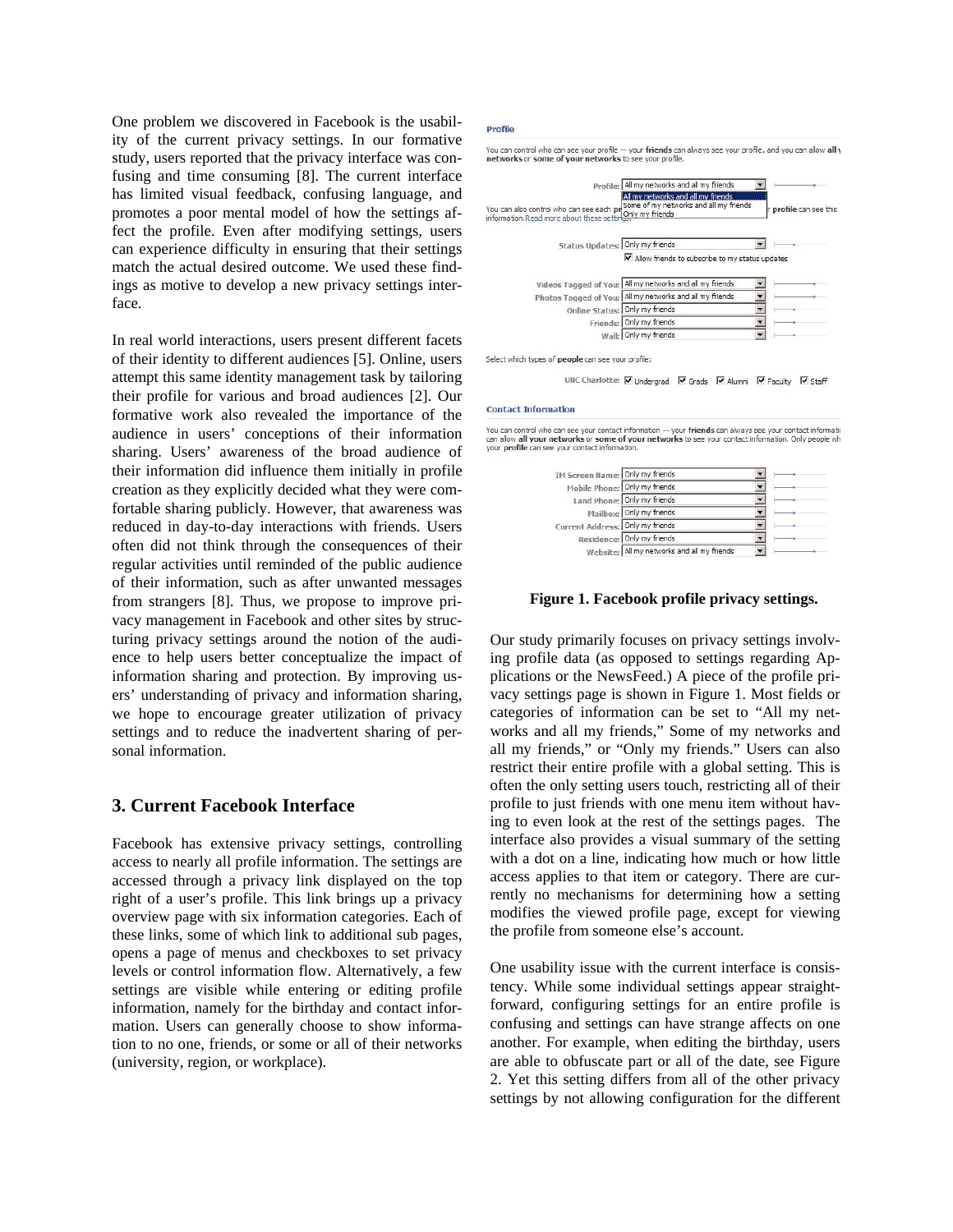audiences. And, unlike other privacy settings, there is no corresponding setting on the profile privacy pages. We have found even more baffling issues. For example, the global profile privacy setting seems to somehow interact with and override the setting for showing the friends list on a Search profile! Finally, settings and their effects change over time as Facebook modifies their application, making it even more difficult to understand and remember how to use the privacy settings.



**Figure 2. Facebook birthday privacy setting.** 

Facebook also provides privacy settings for  $3<sup>rd</sup>$  party applications, adding to the complexity. Applications are given access to profile data through a Facebook API (Application Programming Interface). As applications are added to the profile, Facebook provides users some ability to control the extent of access to personal data. Recently, advertisers were given the ability to create custom applications that could also gain similar access to users' profile information, if permitted by the user. Our initial focus is helping users control privacy to other human audiences. However, access to other applications is an important issue to address in future interfaces.

# **4. Audience View Interface**

We propose to structure the privacy settings interface as the information that a particular audience – search, network, friend, or self – can see. This will help the user associate privacy settings with how their information is presented to different people instead of with lists of privacy menus. We envision this interface to be a series of tabbed pages, where each page presents a separate audience view of a profile, along with controls for showing or hiding information to that group. Thus, the interface naturally provides visual feedback as to the effect of modifying privacy settings, along with an accurate mental model of what information is shared with whom.

This proposed interface is an obvious idea. Orkut, another popular online social networking site, offers an audience view to the user as feedback on profile and privacy settings. However, while Orkut does provide this valuable visual feedback, its settings are somewhat limited and less complex than Facebook, and there is currently no mechanism to alter any settings within the audience view. Facebook also provides a rudimentary preview in settings for 'Limited Friends' and for people who are messaged. However, this view is generic across all users and merely shows what subsections would be included in the profile without any specific information in them. We believe that by providing an interactive and expanded version of audience views, we can improve the user experience of setting privacy options.

We are currently iteratively prototyping our proposed interface. In our first iteration, we created and examined just the audience view without any mechanism for modifying settings, similar to Orkut's interface. This allows us to verify that this visual feedback is useful and provides guidance for continued design. The prototype, shown in Figures 3 and 4, adds a set of tabs for each audience on top of the existing Facebook interface. This was implemented with HTML by copying the static HTML from various Facebook profile pages, as viewed from other accounts, for each tab view.

To examine the effects of this design modification and to inform the next prototype iteration, we performed a user study to compare the existing Facebook interface with the prototype design. We focused on user understanding and confidence of judging existing applied privacy settings. We now describe this study, its results, and its implications for the design and evaluation of our next prototype.

# **5. Study**

Our study compared the standard Facebook privacy settings interface with our prototype audience view interface. Participants interacted with one person's profile on the real Facebook site, logged in as that user. They also interacted with a different profile using the prototype interface. Note that since the prototype is essentially a mock-up, users could only interact by clicking on the tabs. No other Facebook links functioned. Users were told and shown the relevant pages of settings on the real Facebook interface so they would not get distracted by the other settings in Facebook.

The participants were first given a brief explanation and several minutes to familiarize themselves with each interface. We then did a within-subjects comparison study, where participants used either the Facebook privacy settings interface or our prototype for their tasks,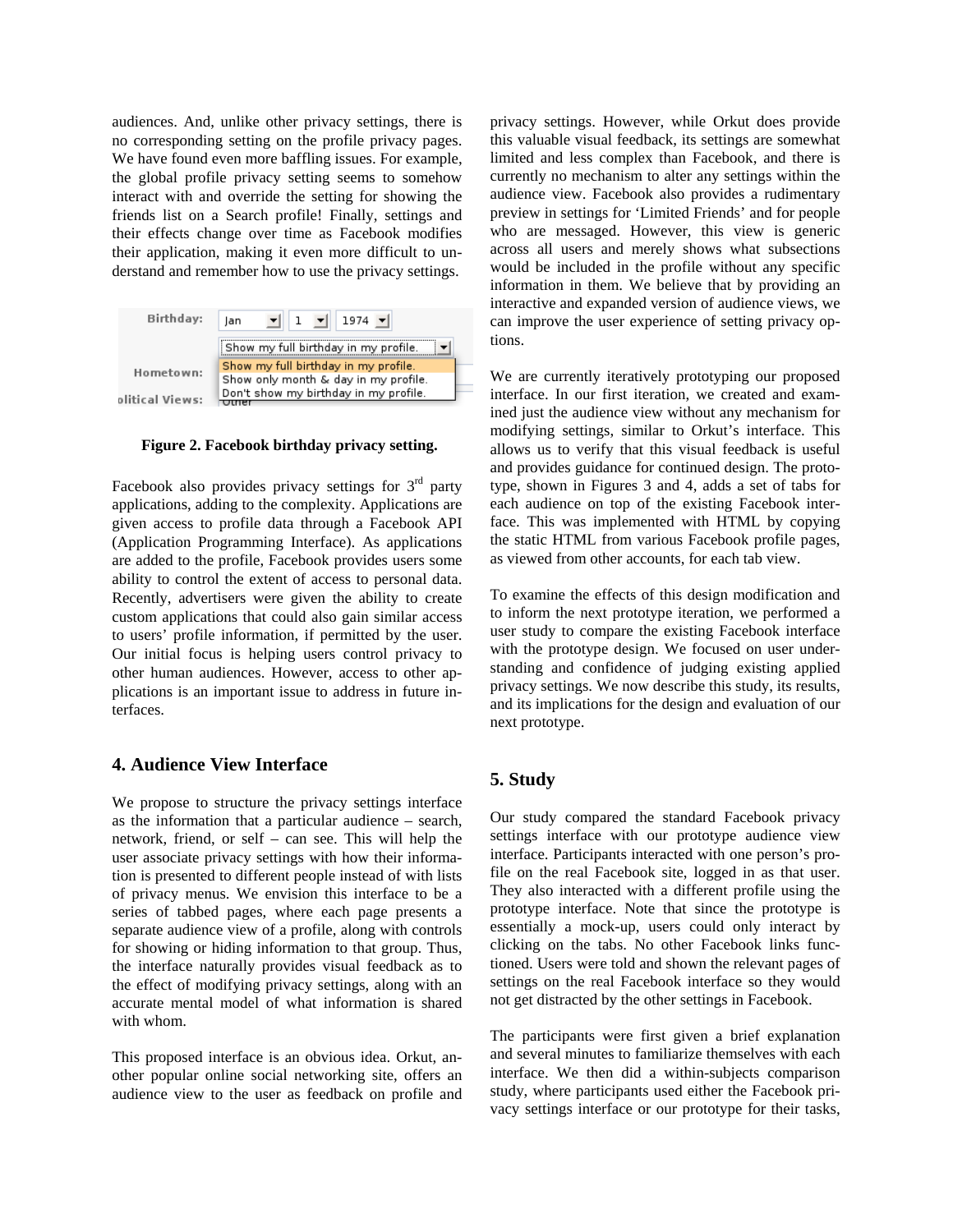| facebook                                                                    | <b>Search View</b><br><b>Main View</b><br>Friends <b>v</b><br><b>Profile</b> edit | <b>Network View</b><br><b>Friends View</b><br><b>Networks v</b><br>Inbox $\mathbf{v}$                                                            | home account<br>privacy logout                            |
|-----------------------------------------------------------------------------|-----------------------------------------------------------------------------------|--------------------------------------------------------------------------------------------------------------------------------------------------|-----------------------------------------------------------|
| Search v                                                                    |                                                                                   | <b>Jason Watson</b><br>Update my status                                                                                                          |                                                           |
| a<br><b>Applications</b><br>edit<br>Photos<br><b>11</b> Groups<br>31 Events |                                                                                   | <b>UNC Charlotte</b><br>Networks:<br>Male.<br>Sex:<br>Relationship Status:<br>Married<br>Birthday:<br>January 1, 197<br>Concord, NC<br>Hometown: | <b>HTML Tabs</b><br><b>Allow Users</b><br>to View Profile |
| <b>Marketplace</b><br>* more                                                |                                                                                   | <b>V</b> Mini-Feed<br>You have no recent activity.                                                                                               | <b>From Different</b><br><b>Audiences</b>                 |
|                                                                             | <b>Edit My Profile</b><br>I am online now.                                        | <b>V</b> Information<br><b>Contact Info</b>                                                                                                      |                                                           |

**Figure 3. Prototype interface with tabbed view.** 

|                                                                                                                      | Profile edit<br>Friends v               | <b>Networks v</b><br>Inbox =                                                             | Account Privacy Logout<br>Home.                            |
|----------------------------------------------------------------------------------------------------------------------|-----------------------------------------|------------------------------------------------------------------------------------------|------------------------------------------------------------|
| Search +                                                                                                             | Jason Watson<br>Searching for           | within All Networks                                                                      | ×<br>Advanced   Filter Results                             |
| iO)                                                                                                                  | Search view from outside network        |                                                                                          |                                                            |
| <b>Applications</b><br>edit:<br>Fill Photos<br><b>LE</b> Groups<br><b>B</b> Events<br>Marketplace<br><b>IT BOOMS</b> | Name:<br>Networks:<br>Matches:          | Jason Watson<br>UNC Charlotte Grad Student '10<br>Name                                   | Dolca Himi                                                 |
|                                                                                                                      | Search view from inside network         |                                                                                          |                                                            |
|                                                                                                                      | Name:<br>Networks<br>Field:<br>Matches: | Jason Watson<br>UNC Charlotte Grad Student '10<br>Software & Information Systems<br>Name | Send Message<br>Poke Hml<br>View Friends<br>Add to Friends |

**Figure 4. Prototype showing the Search view.** 

and then performed the same tasks on the other interface. The order of interface presentation was counterbalanced. Participants were given five different tasks asking them to determine the effects of the privacy settings – determining who had access to what information. Participants were also asked to indicate how comfortable they were with their responses for each task on a Likert scale from one to seven, seven being the most comfortable. As an example, one of the tasks given to participants was the following:

If a person outside this profile's network were to search, would they be able to get the following information from this profile:

- o Name
- o Profile Photo
- o Email Address
- o Birthday

On a scale of 1 to 7, how comfortable are you with your answer?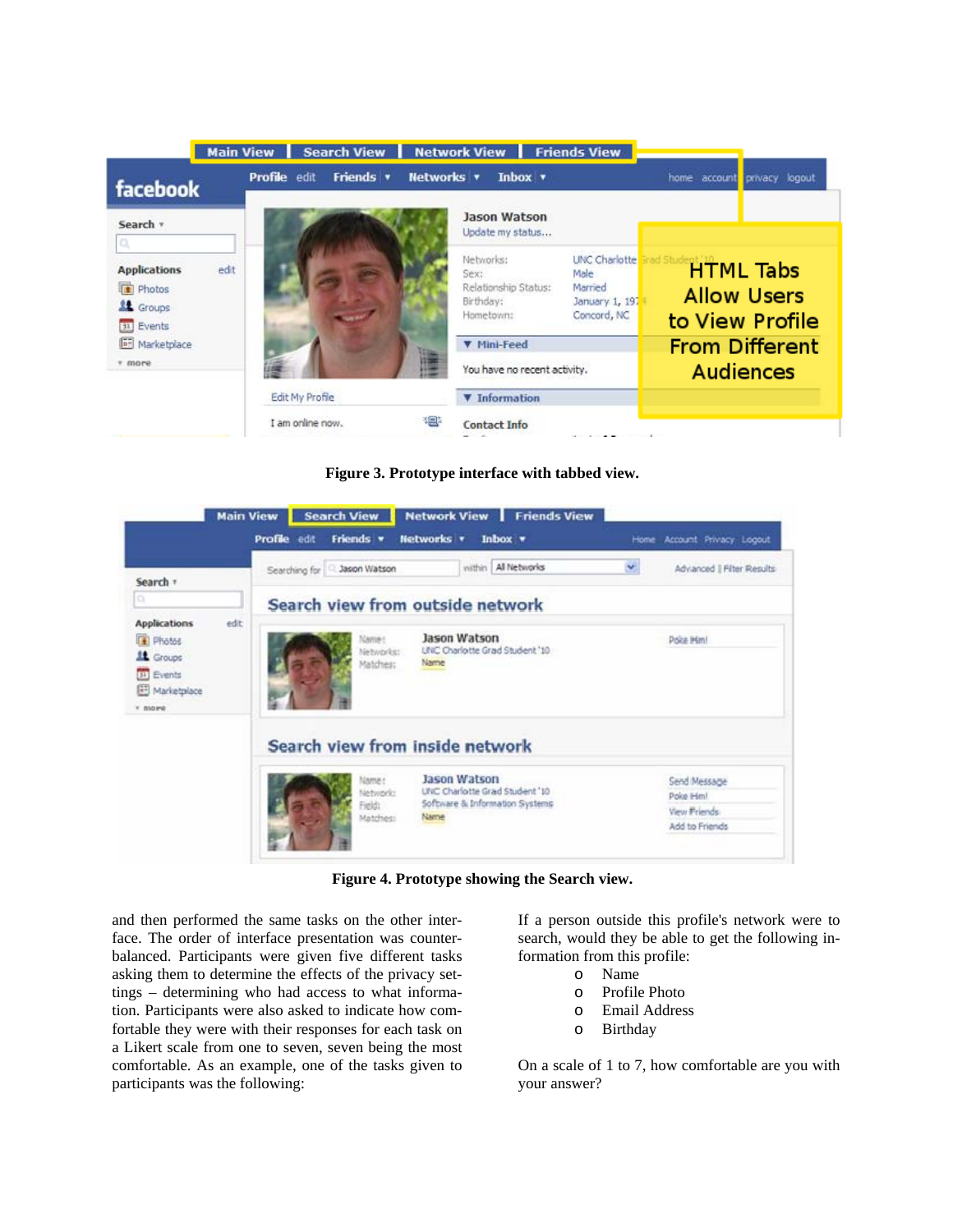The interaction and audio/video were recorded with usability software. Overall time for all participants on all tasks was gathered, but we inadvertently gathered individual task timing data for only 6 participants.

# **5.1. Results**

Sixteen people participated in the study, 7 females and 9 males. Sixty-three percent of participants had previously used Facebook, while 69% reported experience with another social networking site. Participants who had Facebook profiles reported being a member for an average of 2 years. Additionally, 63% reported modifying privacy settings on one or more social networking websites at least once.

Each task consisted of multiple parts or answers. In Table 1, we report the average percentage of correct answers for each task in both interfaces. We also averaged the comfort level for each task, with 7 representing the highest comfort level. Both accuracy and comfort level increased when using the prototype; this increase was significant in tasks 1, 2, and 3, and close to significant in task 4. Over all tasks, there was a 14.3% increase in comfort and 27.7% increase in accuracy.

| <b>Task Analysis</b> |               |         |               |         |
|----------------------|---------------|---------|---------------|---------|
|                      | Facebook      |         | Prototype     |         |
|                      | Accuracy      | Avg.    | Accuracy      | Avg.    |
|                      | $\frac{0}{0}$ | Comfort | $\frac{0}{0}$ | Comfort |
| T1                   | 45.3          | 5.4     | 98.4          | 6.3     |
| T <sub>2</sub>       | 37.5          | 4.7     | 100           | 6.7     |
| T <sub>3</sub>       | 89.6          | 5.8     | 100           | 6.7     |
| T <sub>4</sub>       | 72.9          | 6.1     | 81.3          | 6.4     |
| T <sub>5</sub>       | 85.4          | 4.8     | 89.6          | 6.2     |
| Avg                  | 66.14         | 5.4     | 93.86         | 6.4     |

### **Table 1. . Averaged performance for each task. Bold font indicates p<0.05 difference between the two interfaces.**

Another way to visualize task performance is bivariate fit of accuracy percentage and reported comfort level for each participant in a task. In Figure 5, we show a plot for the Facebook interface for the first task. Note that several participants indicated a high comfort level yet had a low accuracy on the task. This demonstrates that the participants were comfortable in reporting incorrect answers, and therefore represents a potential false sense of security in understanding their privacy settings. For example, several participants exhibit this behavior in Figure 5.

Figure 5 also shows the variability and inconsistency of both the comfort and accuracy across participants in the Facebook interface. There were a considerable number of participants that reported a high comfort level and yet had many incorrect answers, both in this task and in the others. Figure 6, on the other hand, shows the performance for Task 1 in our prototype interface. Performance appears much more consistent across all participants, with no instances of high comfort and low accuracy. We continued to notice this trend, although to a slightly lesser degree, for the remaining tasks. As participants spent more time examining the Facebook interface, they would predictably be more accurate and more comfortable with the privacy settings.





**Figure 5. Individual performance on Task 1 in the Facebook interface.** 



**Figure 6. Individual performance on Task 1 in the prototype interface.** 

During the user study, we recorded the total time lapsed while completing the tasks. Participants took an average 7.7 minutes completing all the tasks with the Facebook interface, and 4.5 minutes with the prototype. This is a 42% improvement in time to complete the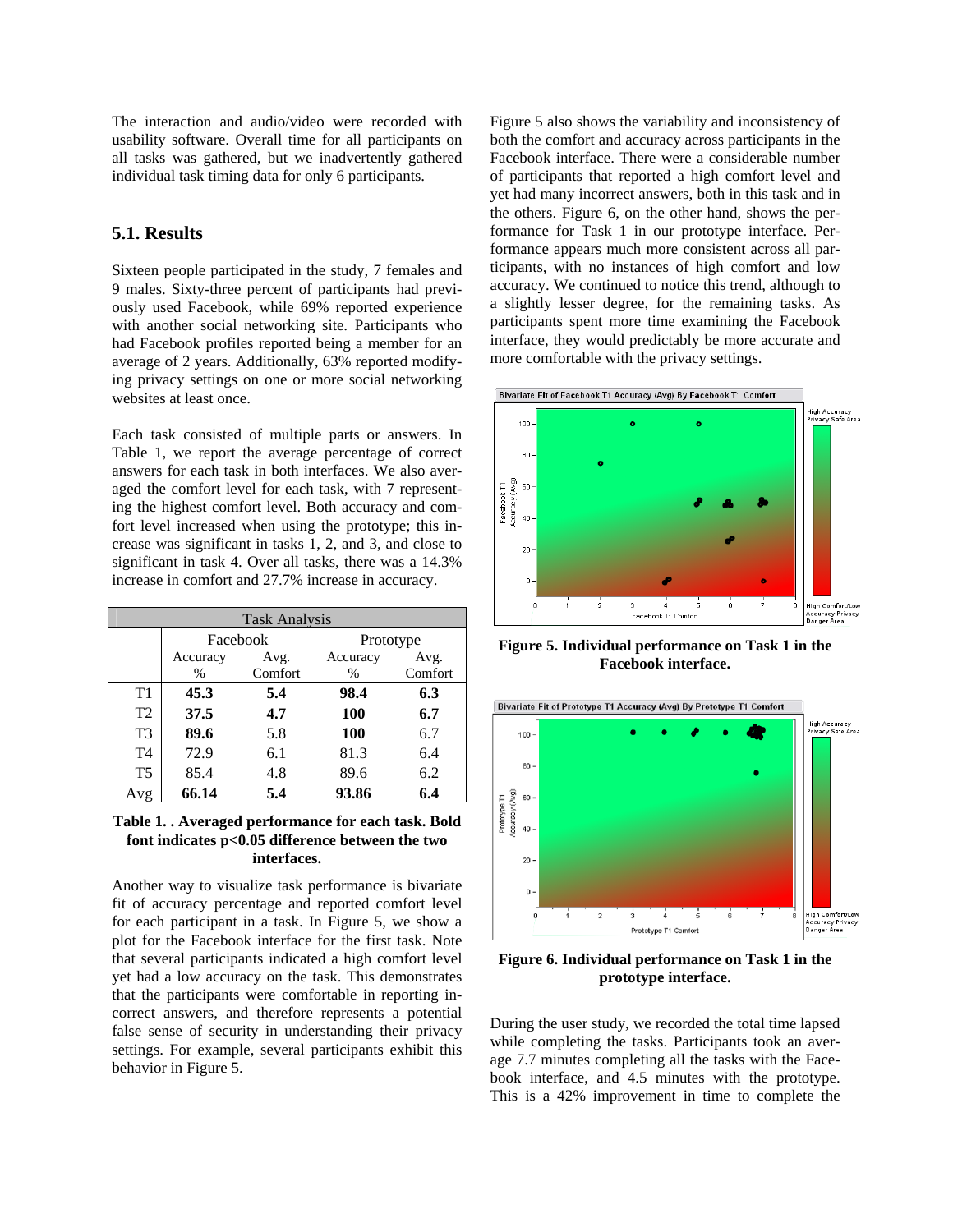tasks for the prototype interface. Surprisingly, even when the prototype was presented as the first interface, there was still a 39% improvement in time taken over the Facebook interface. Thus, while users did learn the Facebook interface over time, learning to use the prototype interface did not seem to help with using the existing Facebook interface.

Not only did participants perform more accurately in less time in our prototype, they also preferred the prototype interface to the existing Facebook interface with very positive comments such as:

*"I like the new design. I didn't feel frustrated."* 

Thus, our early prototype appears to have potential to improve privacy management in Facebook by making privacy settings easier to understand in less time.

We evaluated users who were both unfamiliar and those who were already familiar with Facebook, and we did observe differences in behavior. Novices were generally confused about the different audiences; they did not understand the need to show different information to different groups of people. They also struggled to stay on the privacy settings and wanted to keep looking at other parts of the interface. This implies that new users may not immediately understand the need for privacy settings until they become more familiar with the online community, and that perhaps the settings should not be so separated from the rest of the interface.

The users familiar with Facebook were generally faster in performing their tasks, as they understood the audiences and knew where settings were located. However, they still struggled to find a particular setting in the existing Facebook interface, spending much time reading through a page of settings. They still made many errors, and sometimes focused on the wrong group of settings to answer a question. Their behavior was further complicated by the need to sometimes look at more than one setting on different pages in Facebook to complete a subtask. Thus, even with an improved understanding of the community and existing interface, users still struggled to find and understand the settings they desired. To summarize, while new Facebook users were generally slower, all users struggled to understand the existing Facebook privacy interface.

We did, however, notice one important usability issue for our prototype. The initial design hides data if it is protected, giving the user an aesthetically accurate view of what others see. The user however is left to search the entire profile page to find that nothing exists. This may provide a false sense of security since a user can overlook a field and assume it is protected. We observed our participants attempting to solve this problem by accessing the main view, which is less restrictive, to find where the information should be located, then returning to the view they were considering to verify that it was truly hidden. In order to address this problem, we could develop a way for users to visualize data even though it has been protected and hidden from an audience. By doing so, we should minimally affect the profile view so that the interface still remains mostly accurate in terms of aesthetics. We will attempt to solve this usability problem when we add actual modification controls to the interface to show or hide information in different views.

This initial evaluation has limitations. The existing Facebook interface does have more information than our prototype, so users could have been distracted by or confused by additional information. Thus, this is not as accurate a comparison as we could have performed. However, given the consistent results over even this small group of users, we feel it demonstrates usability does have an impact on privacy management in Facebook, and that our new design may be a step in the right direction.

# **6. Discussion**

Our first prototype and evaluation demonstrates that Facebook users do have difficulty understanding the existing privacy settings, and that this can be improved. We believe our prototype interface allows users to have a better mental model than the existing interface. As one user said, "I prefer to see what is happening rather than just read the settings." Facebook's current interface requires the user to become acquainted with the site and be aware of the existing social structure to understand potential impact of the privacy settings. In our own personal experiences, we frequently used two computers with two profiles – modify one then view it from the other  $-$  to figure out what a particular privacy setting changed. Our prototype offers users the ability to see the model and the settings applied all at the same time.

The challenge and complexity of the current Facebook privacy interface implies that only those who are very motivated will exert the effort to adjust their settings. In our formative study, we saw this almost exclusively meant setting the entire profile to only be viewable by friends, as this could be done from a single menu without digging into the details of the rest of the privacy settings [8]. Thus, users were either entirely public, or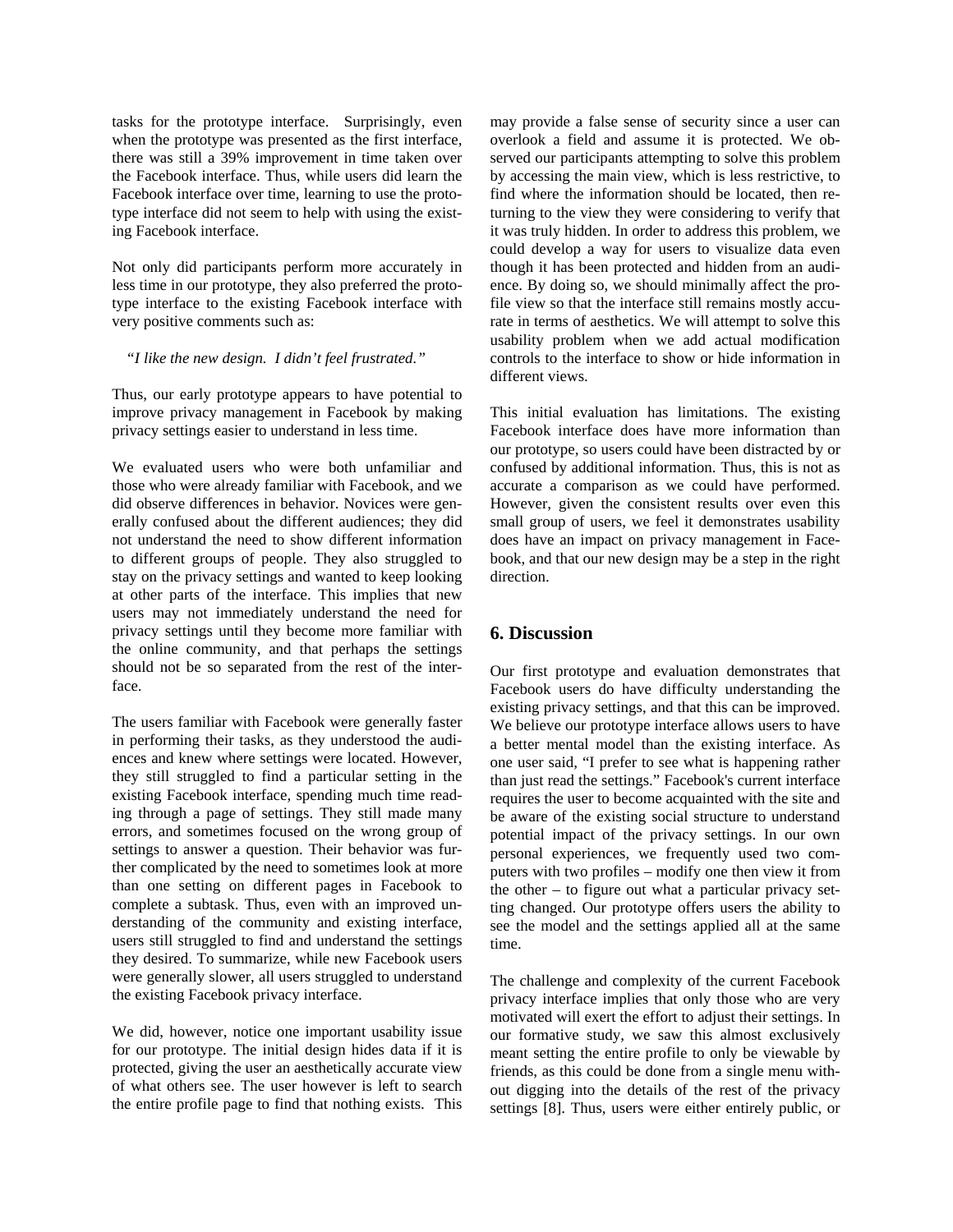entirely private. This currently leaves many users with perhaps too much information available to the public. Yet, this could potentially negatively impact the community if too many users become completely private. By lowering the barrier for privacy management in online social networking sites, we hope users will be able to try more customized and nuanced settings in an understandable and usable way. A more usable interface may also allow for even more complex privacy controls, such as the ability to customize views for different groupings of friends or even for individuals.

In addition to making it easier to adjust privacy settings, an audience view also provides a more accurate mental model of information availability and the impact of adjusting privacy settings. This may in turn influence more users to want to protect their personal information as they reflect upon each audience view. However, improved mental models and easier configuration still do not help users understand the risks and implications of decisions to reveal personal information online. Thus, while usability is an important part of privacy management, we are also investigating ways to inform and educate users about the implications of information sharing to help them make more informed decisions.

There are several issues we will need to explore in future iterations of our prototypes. First, the current prototype took into account only one network view. There may be many networks, each with different views on different tabs. Additionally, Facebook or other sites could potentially expand their functionality to allow users to group friends and modify settings for each group, which also adds more potential audience views. We need to investigate how many tabs become too many, and how users would want to deal with a larger number of audiences.

Our design also requires the user to know who belongs to each audience in order to understand how a specific individual can view his or her profile. Several participants indicated they wanted to be able to search for another user and view their own profile from the perspective of that person. We call this the "Joe User" search feature, or as one participant put it, "this is how stalker psychos see you". If this is possible, users may even wish to customize views for individual users. This too will add more audiences and become potentially overwhelming, both conceptually and in the interface.

Finally, we have almost exclusively studied the design and usability of the Facebook interface. While this is a particularly interesting online social networking site, many others exist and offer different functionality and affordances. We need to expand our research to examine these other sites to be able to generalize our interfaces and results to a broad range of online social networking sites.

# **7. Conclusion and Future Work**

Our early prototype and evaluation demonstrates that the usability of privacy settings could be impacting privacy management in online social networking. By providing a better mental model and improved visual feedback of the outcome of privacy settings, we aim to make utilizing these settings easier for both new and experienced users. We are currently implementing a more functional audience view interface that includes controls for modifying privacy settings. We plan to evaluate this interface with a more extensive user study to examine the use and impact of this new design. One aspect of this evaluation will include what settings are appropriate for this new interface, and what current settings may still require additional interfaces, such as the controls over the Newsfeed feature on Facebook.

Improving the interface, however, can only go so far. Our long term research agenda is to investigate novel ways to manage personal information online as well as methods to better educate users as to the impact of their online behaviors and activities.

## **Acknowledgements**

This study was performed as part of a course on usable security and privacy. We would like to thank Derek Hollis and Scott Lukse who helped us design, prototype, and run the user study. We would also like to thank our participants for their time and feedback.

## **References**

- 1. Acquisti, A. and Gross, R. Imagined communities: awareness, information sharing, and privacy on the Facebook. In the *Proceedings of Privacy Enhancing Technology (PET 2006)*, Cambridge, June 28-30, 2006.
- 2. boyd, d. Friendster and publically articulated social networking. In the *Extended Abstracts of the Conference on Human Factors and Computing Systems (CHI 2004)*. Vienna, Austria, 2004, pp1279-1282.
- 3. boyd, d. and Heer, J. "Profiles as Conversation: Networked Identity Performance on Friendster." In *Proceedings of the Hawai'i International Conference on System Sciences (HICSS-39)*, Persistent